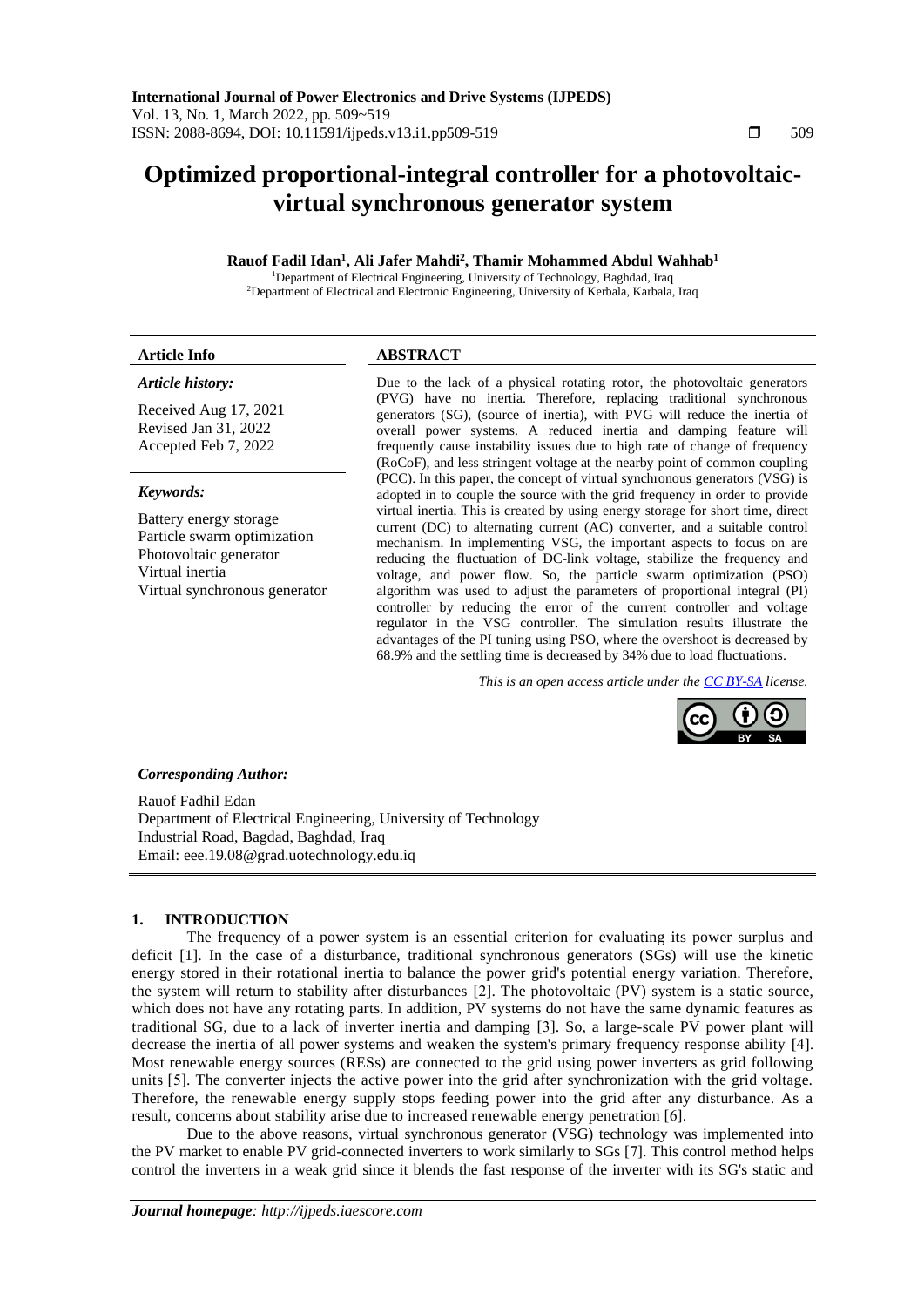dynamic properties [6]. Furthermore, the proposed VSG control uses a battery energy storage system (BESS) with inverter to provide the grid with virtual inertia [8]. Moreover, droop control is widely used in microgrids with various hybrid PV and BESS to achieve power-sharing and energy management [9]. The VSG structures discussed in [8] are designed to connect an energy storage element to the main grid, and the VSGs synchronize with the grid using the swing equation rather than the conventional phase-locked loop (PLL). In [10]−[12], several control strategies have been offered to improve power systems' voltage, frequency, transient stability, and damping characteristic with penetration renewable power. In [13], [14], the control systems are designed to mimic the behavior of SGs with energy storage systems (ESS) by controlling PVs and wind power. Wu *et al*. [15], proposed the alternating current (AC) frequency represents the state of charge (SOC) of the battery, while the PV generation controls its output power depending on the frequency calculated to maintain its stability. Rahman *et al.* [16] used particle swarm optimization (PSO) to determine the best location for the active power of VSG to maintain the frequency within the allowable limits in the microgrid.

An essential factor to consider when implementing virtual inertial control of an ESS in renewable energy sources (RES) is the fast response of the system to provide active power to the load when a disturbance occurs. When sudden load change occurs, the system frequency can exceed the allowed limitations if the active power is not rapidly provided. This paper offers a method to improve power quality and system response for VSG by using the PSO algorithm. PSO is used to tune the VSG's PI controller, thus improving the power quality, so that when any disturbance occurs, the system can restore its frequency to the permissible limitations.

The main goal of this research is to design VSG to emulate the damping and inertia characteristics of SG by using a BESS to improve a PV system's inertial response. In addition, the PSO technique is used to tune the gain values of the PI controller of VSG for damping the voltage and frequency deviation under sudden change conditions. And then using PSO to estimate the time delay under various disturbances to used it in the implementation of suggested online optimization.

### **2. PROPOSED CONFIGURATION**

Distributed generators (DGs) sources are mostly connected to the grid through power-electronic inverters. Traditional control strategies have been unable to meet their grid connection requirements. Figure 1 depicted an overview of the proposed VSG control with PSO for PV of single-stage grid-connected mode. PV is the primary source of energy in this microgrid. The PV source is connected to an inverter that converts power from direct current (DC) to alternating current (AC). A VSG controller is implemented to control the inverter for the desired active and reactive power to make the PV system operate similarly to the SG. The load is connected to the inverter output through an inductors and capacitors (L.C.) filter to reduce the harmonic distortion to allowable limits.



Figure 1. Proposed VSG control with PSO technique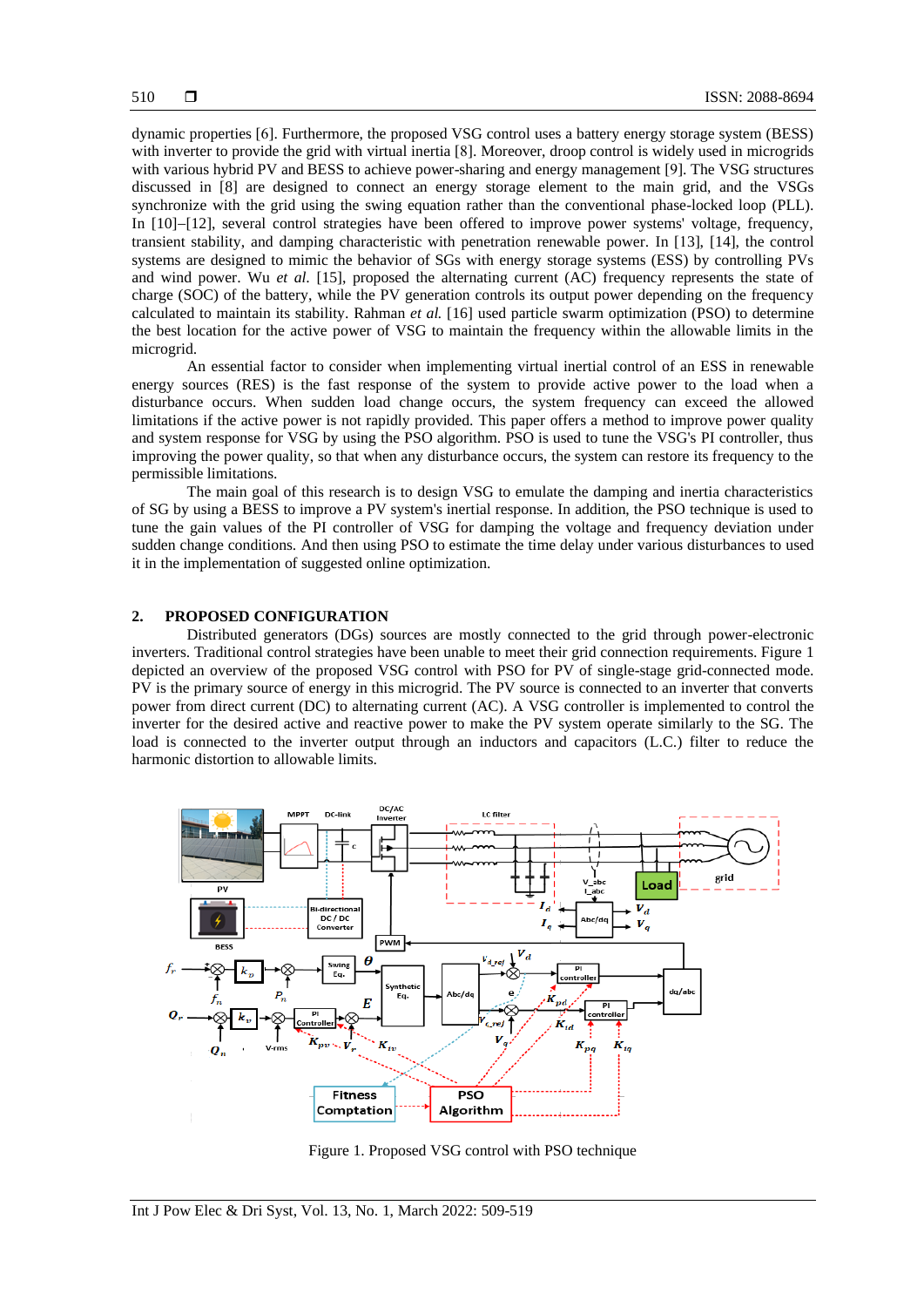In the above system, a BESS is connected to a solar power plant's DC-link, and its function is to inject (discharging mode) or absorb (charging mode) the power to the system for a short time during the disturbance. The charging and discharging method use a bi-directional buck-boost converter connected to BESS that adjusts the input current of BESS. Thus, a BESS can be constructed to compensate for the power intermittence of a PV system during normal conditions such as solar irradiance variability produced by passing clouds. In contrast, the solar plant still operates at its maximal power point tracking (MPPT) mode to achieve the highest power efficiency possible.

Measured three-phase voltages and currents from the three-phase (abc) system's load bus are converted to dq0 rotating reference frame using Park's transformation. In addition, the active and reactive power is measured, and the results are used as input signals to the active power-frequency control (P-f) and reactive power-voltage control (Q-V) blocks. Droop controllers have been used to provide frequency and voltage stability. The P-f droop controller calculates the phase angle and the frequency of the VSG, and the Q-V droop controller calculates the reference voltage. The synthesis algorithm will then use the phase angle and frequency to determine the reference current for current control blocks. The current controller calculates the three-phase reference voltage for the pulls width modulation (PWM).

#### **3. SYSTEM MODELING**

#### **3.1. Modeling of photovoltaic array**

The main constituents of PV arrays are photovoltaic cells. Its function is to transform solar energy into electricity when exposed to light [17]. PV includes short circuit current  $(I_{sc})$ , open-circuit voltage  $(V_{oc})$ , maximum voltage ( $V_{MPP}$ ), and maximum current ( $I_{MPP}$ ). The I-V and P-V curves are shaped by these parameters. A single diode and a two-diode model are used to simulate a PV two diodes are more accurate, but more variables are required to make the model more complex [17]. A simplified single diode PV module current is represented by (1) [18].

$$
I_{PV} = I_{ph} - I_0 \left( e^{\frac{qV_{PV}}{KTAN_s}} - 1 \right),\tag{1}
$$

Where  $I_{PV}$  and  $V_{PV}$  are the PV output current and voltage, respectively,  $I_{ph}$  is the current produced from photon bombardment on the solar cell surface,  $I_0$  is dark current of saturation, usually about 10<sup>-12</sup> A/cm<sup>2</sup>,  $N_s$  is the number of modules connected in series,  $q$  is the electron charge,  $K$  is the Boltzmann constant,  $T$  is the module temperature, and *A* is the diode ideality constant.

#### **3.2. Battery energy storage system (BESS)**

Characteristics of the battery charging and discharging method for short or long periods are described in [19], [20]. There are many models for BESS design, and some of these types are not used in electrical design because the time constant is higher than the electrical time constant. Figure 2 shows the use of the voltage source resistance model to simplify the electrochemical calculations.



Figure 2. Equivalent circuit of BESS

From the Figure 2,  $E_{Bat}$  is the battery's electromotive force (E.M.F), R represents the battery's internal resistance in the charging state  $(R<sub>ch</sub>)$  and discharging states  $(R<sub>dis</sub>)$ , which both contribute to the energy loss inside the battery during charging and discharging,  $i_{Bat}$  is the charging and discharging current where the positive value of  $i_{Bat}$  represents the charging current and the negative value the discharging current and  $V_{Bat}$  represents the terminal voltage of the battery. In this model,  $E_{Bat}$  and electric parameters  $R_{ch}$  and  $R_{dis}$ , all dependent on SOC and the operating temperature ( $T_{emp}$ ) of the battery as shown in (2) [21].

$$
V_{Bat}(SOC, T_{emp}) = E_{Bat}(SOC, T_{emp}) + i_{Bat} R(SOC, T_{emp})
$$
\n(2)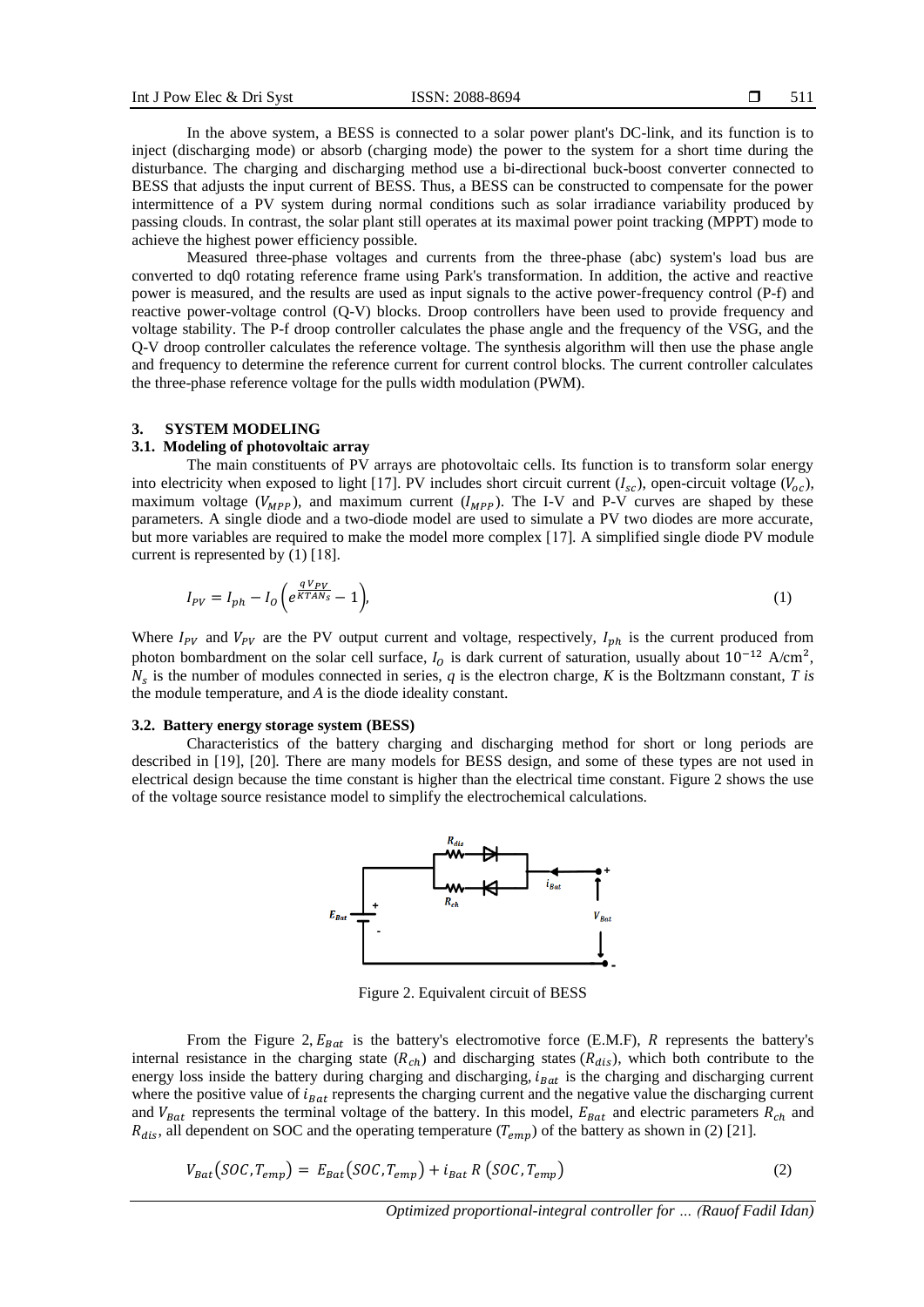#### **3.3. Bi-directional direct current/direct current converter design**

Figure 3 (a) shows the structure of a bi-directional DC/DC converter, which controls the charging and discharging of BESS. The design of the DC/DC bi-directional converter depends on boosting topology, this meaning that the voltage of BESS is always lower than the DC-link voltage. To achieve the two-way power conversion [22]. Both of the DC/DC converter switches,  $S_1$  and  $S_2$ , must be coordinated by a control system, where the BESS current is regulated by the inner current loop to track the given command  $i_{Bat}^*$ , Figure 3 (b) shows this control system. The outer voltage loop controls the DC-link voltage and generates a reference signal for the inner loop  $i_{Bat}^*$  [23].



Figure 3. Control system of BESS where (a) structure and (b) block diagram

#### **3.4. Droop control of virtual synchronous generators (VSG)**

The droop control is a control method that emulates the external characteristics of the SG output to control the inverter and distribute the inverter load power evenly [24]. The system voltage is determined by decoupling the droop characteristic curve between reactive power and voltage (Q-V), and active power and frequency (P-f). The droop controller will give the reference value of the voltage amplitude and frequency during the control process. In a DG system, P-f and Q-V droop controls are widely used to control active, and reactive power [11], [12], [24]. Frequency control must have a drooping characteristic with respect to the generator output for a power generator's stability, as shown in Figure 4 (a).

The power droop characteristic can be expressed by (3) [5], [13].

$$
f_r = f_n + k_p \left( P_n - P_r \right) \tag{3}
$$

Where  $f_r$  is reference grid frequency,  $f_n$  is nominal frequency,  $P_r$  and  $P_n$  are a reference and nominal active power respectively, and  $k_p$  is the P-f droop coefficient.

The terminal voltage of power generators is directly related to the reactive power supplied by the generator, and it has a drooping feature, as seen in Figure 4 (b). This Q-V droop characteristic is expressed by the following  $(4)$  [12].

$$
V_r = V_n + k_v (Q_n - Q_r), \tag{4}
$$

Where  $k_V$  is reactive droop coefficients,  $V_r$  is the output voltage amplitude when the inverter output reactive power  $(Q_r)$  is zero.



Figure 4. Droop characteristics for a DG system to (a) P-f droop control and (b) Q-V droop control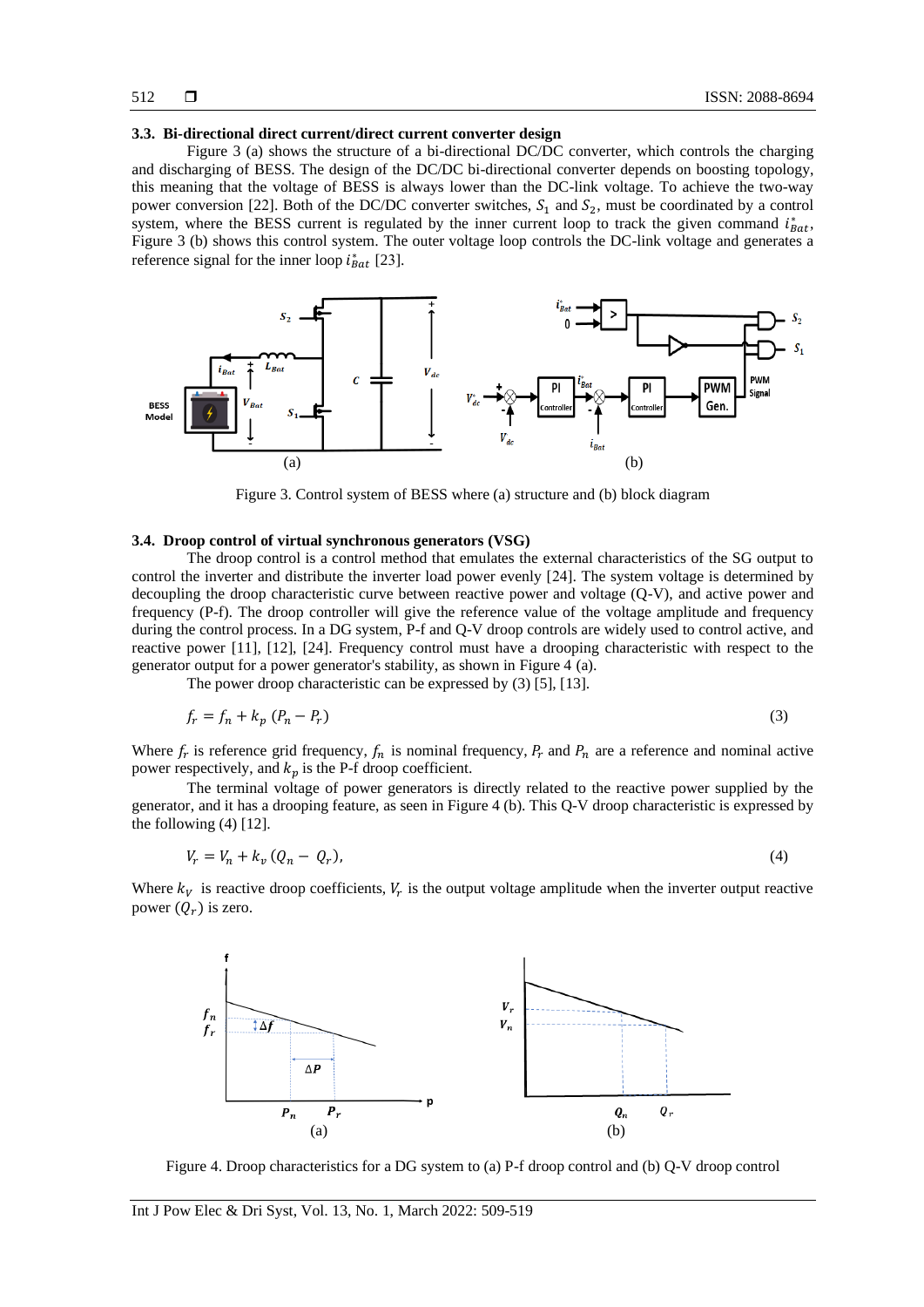#### **4. MATHEMATICAL MODEL OF VIRTUAL SYNCHRONOUS GENERATORS**

The VSG control contains two links, active and reactive power control. VSG's active power control regulates the frequency, matches the speed control system in SG, and adds inertia and damping to the active power control. The voltage amplitude is adjusted using reactive power control [25], like the excitation system in SG, making the inverter's external properties identical to those of a conventional SG, which will have rotational inertia to maintain grid smooth operation [13]. The second-order model of SG [14], [15] was used in this work, which includes the stator voltage equation and the rotor mechanical equation, respectively, as shown in  $(5)$  and  $(6)$ .

$$
E = V + I(R_a + jXS),
$$
\n<sup>(5)</sup>

$$
J\frac{dw_m}{dt} = T_m - T_e \,,\tag{6}
$$

Where *E* is excitation voltage, *V* is armature voltage, *I* is armature current,  $R_a$  is armature resistance,  $X_s$  is synchronous reactance, *J* is a moment of inertia,  $w_m$  is the mechanical angular velocity,  $T_m$ , and  $T_e$  are mechanical and electrical torque. The rotor motion equation can be derived from (6) by using the synchronous rotation axis as the reference axis and using the relationship between electrical and mechanical angular velocity  $w = p w_m$  and the number of pole pairs ( $p = 1$ ).

$$
J\frac{d(w-w_n)}{dt} = \frac{1}{w}(P_m - P_e),\tag{7}
$$

Where w is the electric angular velocity,  $w_n$  is the synchronous electrical angular velocity,  $P_m$  and  $P_e$  are mechanical and electromagnetic power, respectively. The control algorithm model of the VSG is developed using  $(5)$  and  $(7)$ .

#### **5. PARTICLE SWARM OPTIMIZATION (PSO) TECHNIQUE**

PSO is an ideal optimization approach that benefits from simplicity in design, robustness, and global convergence over the other optimization methods [26]. In this article, the fortunate  $K_p$  and  $K_i$  parameters were selected to search for the optimal values to make the error as small or zero as possible. This feature can control algorithm convergence and get the optimal value of the objective function [27]. The PI controller is generally a feedback control system based on a linear system equation for load conditions. The main reasons for selecting the PI controller to regulate an inverter system are good control performance, easy design, and high reliability.

Most voltage and current controllers in the AC system used PI controller to control in the DC-link voltage and the grid current. The injected power to the grid is properly controlled and the DC-link voltage of the invertor is stable [17], [28]. The PSO algorithm optimization technique is used to provide the best optimal value of  $K_p$  and  $K_i$  to reduce overshoot, transient response, and to obtain low steady-state error related to loading change. The inverter control model proposed with the PSO technique is illustrated in Figure 1. A PSO technique is implemented to design the PI controller parameters optimally to reduce the error for the current controller and voltage regulator. Moreover, compared to the other algorithms, which need to use a trial-and-error method, this required a long time through implementation. On the other hand, PSO required a short time to find the optimal values of PI parameters and simple implementation [27] .

The main PSO algorithms depend on two factors velocity and position. This factor is updated by applying (8), (9) [29].

$$
V_i^{n+1} = \omega V_i^n + C_1 r_1 (P_i^n - X_i^n) + C_2 r_2 (P_g^n - X_i^n), \qquad (8)
$$

$$
X_i^{n+1} = X_i^n + V_i^{n+1},\tag{9}
$$

Where  $(i = 1, 2, 3, 4, \ldots, m)$ , *n* is no. of iterations,  $\omega$  is weight coefficient,  $C_1$  and  $C_2$  are the social and cognitive rate, respectively, and  $r_1$  and  $r_2$  are random intervals (0, 1). The fitness function of the system is described in (10).

$$
min F(x) = c_1 \int_0^{T_{max}} e(t)^2 dt + c_2 (max (e^{-1}))
$$
\n(10)

Where  $T_{max}$  is max. time, e is the error,  $c_1$  and  $c_2$  are wight coefficients. In the beginning, the PSO algorithm randomly starts to calculate fitness and achieve the best value for each parameter in the entire swarm. MATLAB code was used to implement the proposed PSO algorithm. The optimization steps of the PSO algorithm are described in the flowchart shown in Figure 5.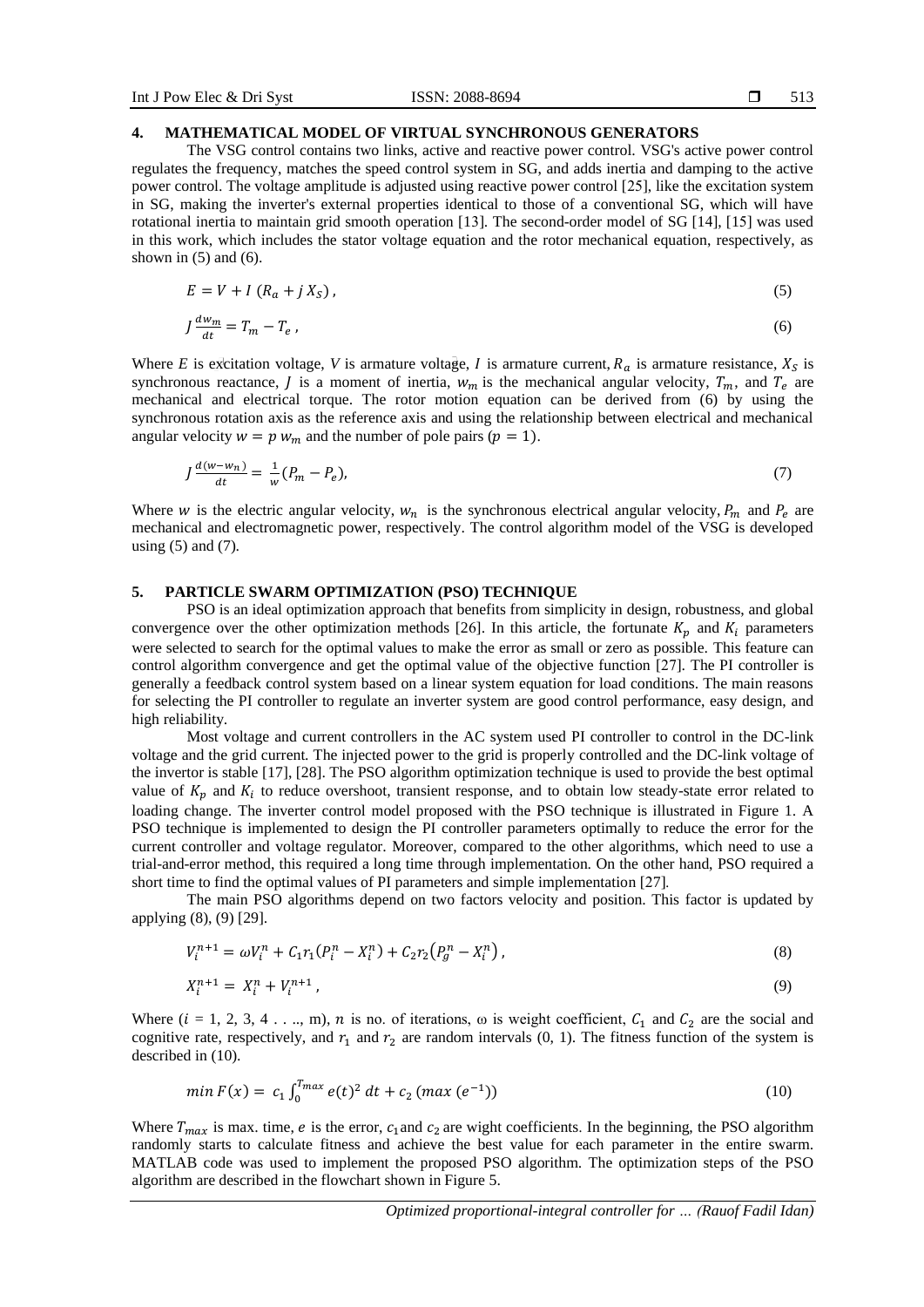

Figure 5. The advanced PSO algorithm flowchart for the VSG control system

### **6. RESULT**

A 250 kW PV is connected to the grid during normal operation. The PV mainly provides the loads in the system. If the PV cannot provide all the loads, the power shortage is supplied by the grid. The parameters of the proposed VSG used for the simulation are given in Table 1. If a significant system disturbance occurs, the system frequency quickly deviates from its nominal value, and the rate of change of frequency (RoCoF) will be very high over the maximum limits, leads to instability and system collapse. Therefore, VSG is used to maintain system stability during disturbances.

| Table 1. Simulation parameters |          |                              |                                  |  |  |  |  |
|--------------------------------|----------|------------------------------|----------------------------------|--|--|--|--|
| Parameters                     | Values   | Parameters                   | Values                           |  |  |  |  |
| Rated power                    | 250 kW   | Virtual inertia, J           | $10 \text{ kg} \cdot \text{m}^2$ |  |  |  |  |
| Grid voltage (L-L)             | 400 V    | Filter capacitor $C_f$       | $40 \mu F$                       |  |  |  |  |
| Grid frequency                 | 50 Hz    | Filter inductor $L_f$        | $0.815$ mH                       |  |  |  |  |
| DC voltage                     | 800 V    | Bidirectional resistance $R$ | $0.05 \Omega$                    |  |  |  |  |
| Switching frequency            | $10$ kHz | Bidirectional inductor L     | $0.3 \, mH$                      |  |  |  |  |

PSO is used to tuning the parameters of the PI controller for VSG to improves the power quality of VSG connected to the grid and compared the results with conventional VSG. The trial-and-error method by using MATLAB/Simulink was used to implement the initial value to the VSG system's PI controller. The PSO algorithm code was then simulated. The test results are presented for the following case:

### **6.1. Case 1: comparisons of different control methods**

In this case, a PV system connected to the grid is considered. Then a VSG model is designed to study its characteristic in the modification of its output and moment of inertia according to load changes. Finally, a PSO technic is used to improve the parameters of VSG. The integrated system model connected to the load in the grid-connected mode is built-in MATLAB/Simulink. To analyze the voltage and frequency oscillations, a sudden load change is considered. A local load of 250 kW is connected to the PV initially. The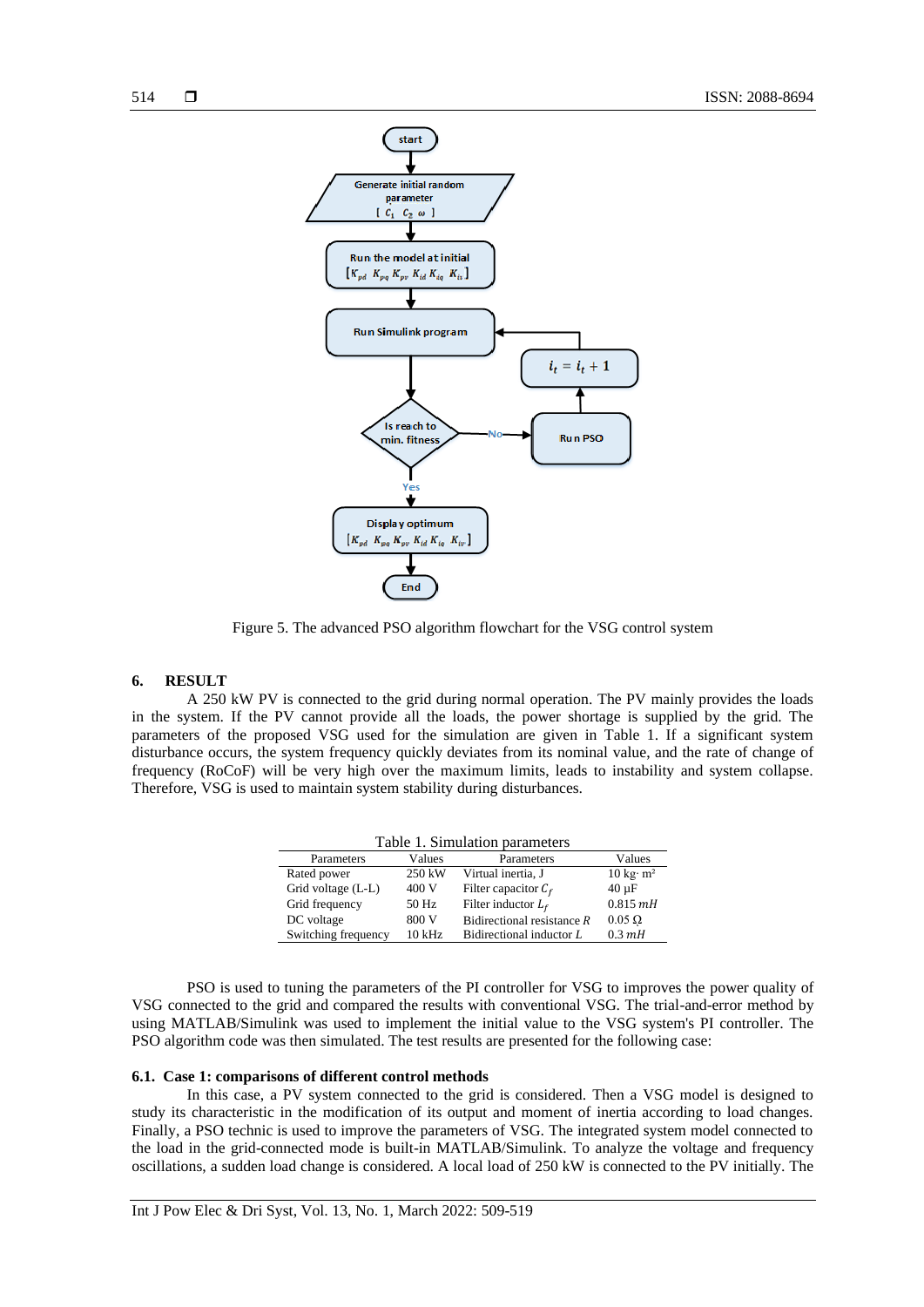solar radiation for the PV system is 1000 W/m<sup>2</sup> and the solar temperature is  $25^\circ$ . At t = 1sec, the load is suddenly increased by 50 kW (20%), and at  $t = 2$  sec the load decreased by 50 kW.

Figure 6 shows the DC link voltage, RMS value of PCC voltage, and system frequency of the PV without VSG, PV with VSG, and VSG-PSO. It can be seen from Figure 6 (a) that the system frequency for the PV without VSG changes rapidly with the sudden change of the load, and the fluctuation is very steep. also, the RoCoF is outside the permissible limits as shown in Figure 6 (b), and there is a drop in the PCC voltage when the load increase as shown Figure 6 (c). Also, the DC-link voltage is not constant and changes dramatically with a sudden change in the load, as shown in Figure 6 (d). So, the small oscillations in frequency and voltage may adversely affect the system stability.

When VSG connected the fluctuation in the system's frequency and RoCoF becomes very small within the permissible limits, and the change in the frequency and RoCoF will be slowly and more gradually as shown in Figures 6 (a) and 6 (b) respectively. This is due to the energy injected by BES when the load increases. And when the load decreases, the BES will absorb power by charging itself for a short time until the grid provides the power to the load or receives the excess power from the PV. The battery balances the generated power with the load power which makes the frequency always stable as shown in Figure 7. And the presence of the battery will make the DC-link voltage constant as shown in Figure 6 (d), so the drop in the load voltage will be very small as shown in Figure 6 (c).



Figure 6. Frequency response and voltage of the system with under a sudden change in load: without VSG, with VSG and VSG-PSO (a) frequency response, (b) RoCoF, (c) RMS load voltage, and (d) DC-link voltage

Figures 6 (a) and 6 (b) shows a significant reduction in frequency oscillation RoCoF due to the use of PSO. The optimized parameters using PSO make the system respond faster in providing the required power during a sudden change of load and reduce the peak overshoot (O.S.) and settling time (Ts). As in the conventional VSG, the drop in load voltage is minimal and the DC-link voltage is constant, during an increase in the load, as shown in Figures 6 (c) and 6 (d), respectively. It is clear from Figures 6 (a) and 6 (b) that the existence of VSG with and without PSO has helped to decrease the amplitude of the frequency deviation and the RoCoF to the permissible limits, also the frequency returns to the study state in a short time. The maximum overshoot, settling time, RoCoF, and drop voltage with a step-change in load is given in Table 2.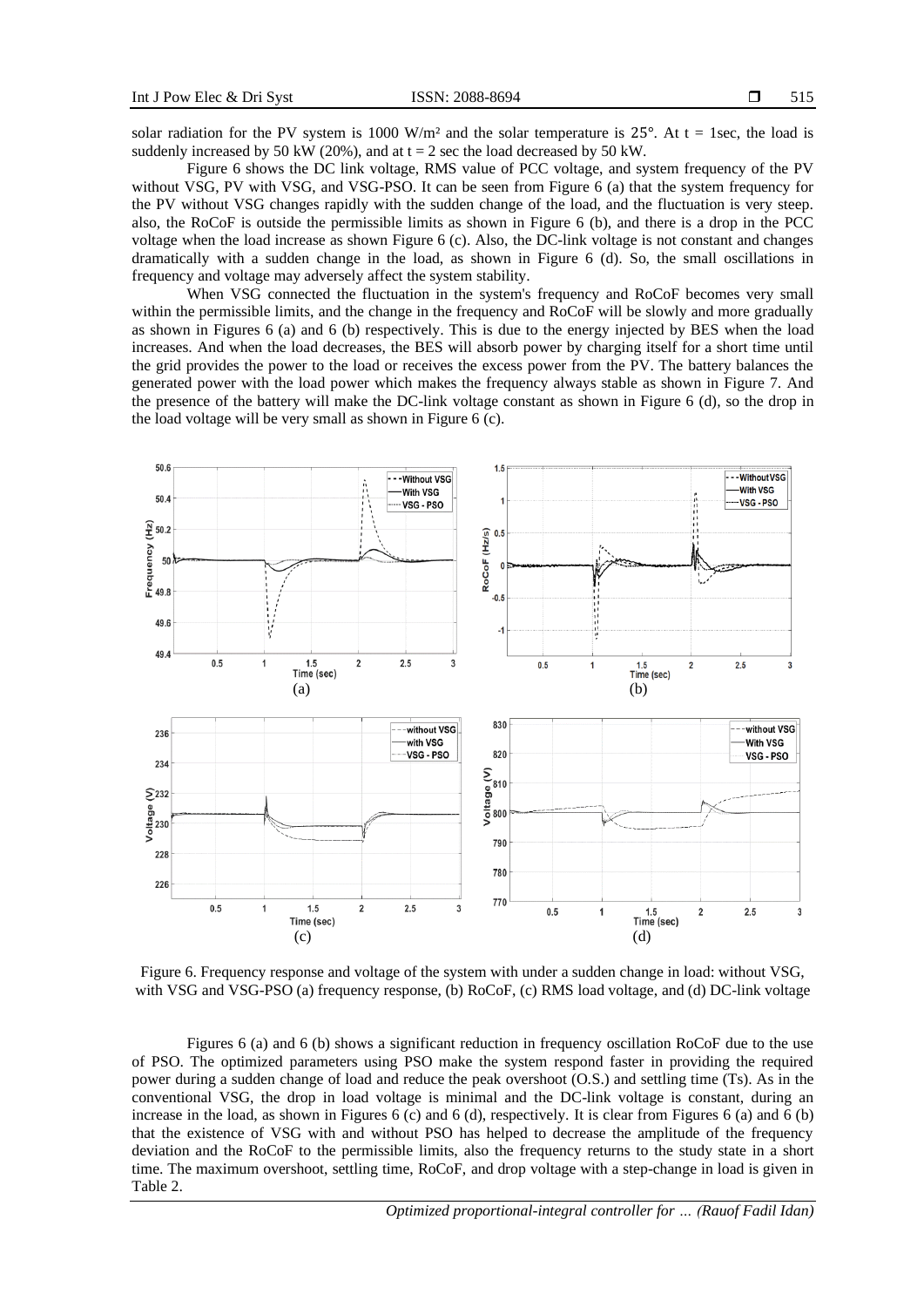

Figure 7. Output power of BESS for the sudden change in load in VSG

| Table 2. Effect of viser on frequency and voltage response with step load change |                     |          |                     |          |                |          |                    |  |  |
|----------------------------------------------------------------------------------|---------------------|----------|---------------------|----------|----------------|----------|--------------------|--|--|
|                                                                                  | Peak overshoot (Hz) |          | Settling time (sec) |          | $RoCoF$ (Hz/s) |          | Drop voltage $(V)$ |  |  |
|                                                                                  | Load                | Load     | Load                | Load     | Load           | Load     | Load               |  |  |
|                                                                                  | increase            | decrease | increase            | decrease | increase       | decrease | <i>ncrease</i>     |  |  |
| Without VSG                                                                      | 0.54                | 0.56     | 0.512               | 0.498    | 1.09           |          |                    |  |  |
| With VSG                                                                         | 0.074               | 0.073    | 0.229               | 0.221    | 0.316          | 0.319    | 0.85               |  |  |
| VSG-PSO-                                                                         | 0.023               | 0.025    | 0.141               | 0.134    | 0.24           | 0.25     | 0.7                |  |  |

Table 2. Effect of VSG on frequency and voltage response with step load change

#### **6.2. Case 2: transient analysis of grid-connected photovoltaic system with step change in irradiance**

In this case, PV model irradiance was changed from a constant of 1000 W/m<sup>2</sup> to 500 W/m<sup>2</sup> at  $t = 1.5$  s. The system load was kept constant at 250 kW. The frequency variations of the system are shown in Figure 8 (a). While using VSG control, the system performance is tested for irradiance changes from 1000 W/m<sup>2</sup> to 500 W/m<sup>2</sup> at t =1.5 s. The minimum frequency deviation in the grid-connected PV system was reduced from 49.132 Hz to 49.82 Hz. Using PSO, the frequency variation decreased to 49.923 Hz, which was within the normal operating range of 0.2 Hz, as shown in Figure 8 (a). And the RoCoF also decrease to allowable limits when using VSG with and without PSO as shown in Figure 8 (b). RoCoF, peck overshoot, and settling time of the frequency response with change in the irradiance are listed in Table 3. And as the inertia increases, the reduction in the frequency will increase. This reduction should prevent frequency relays from being tripped unnecessarily. Figure 9 depicts the power injected and the power absorbed by BESS to reduce frequency deviation caused by a change in irradiance.



Figure 8. Various simulation scenarios due to irradiance change (without VSG, conventional VSG and VSG based PSO) (a) frequency response and (b) RoCoF response

|  |  |  |  |  | Table 3. Effect of VSG on frequency response with change in irradiance |  |  |  |  |
|--|--|--|--|--|------------------------------------------------------------------------|--|--|--|--|
|--|--|--|--|--|------------------------------------------------------------------------|--|--|--|--|

| Without VSG | 0.868  | 1.52<br>0.739 |  |
|-------------|--------|---------------|--|
| With VSG    | 0.192  | 0.6<br>0.611  |  |
| VSG-PSO     | 0.0652 | 0.41<br>0.289 |  |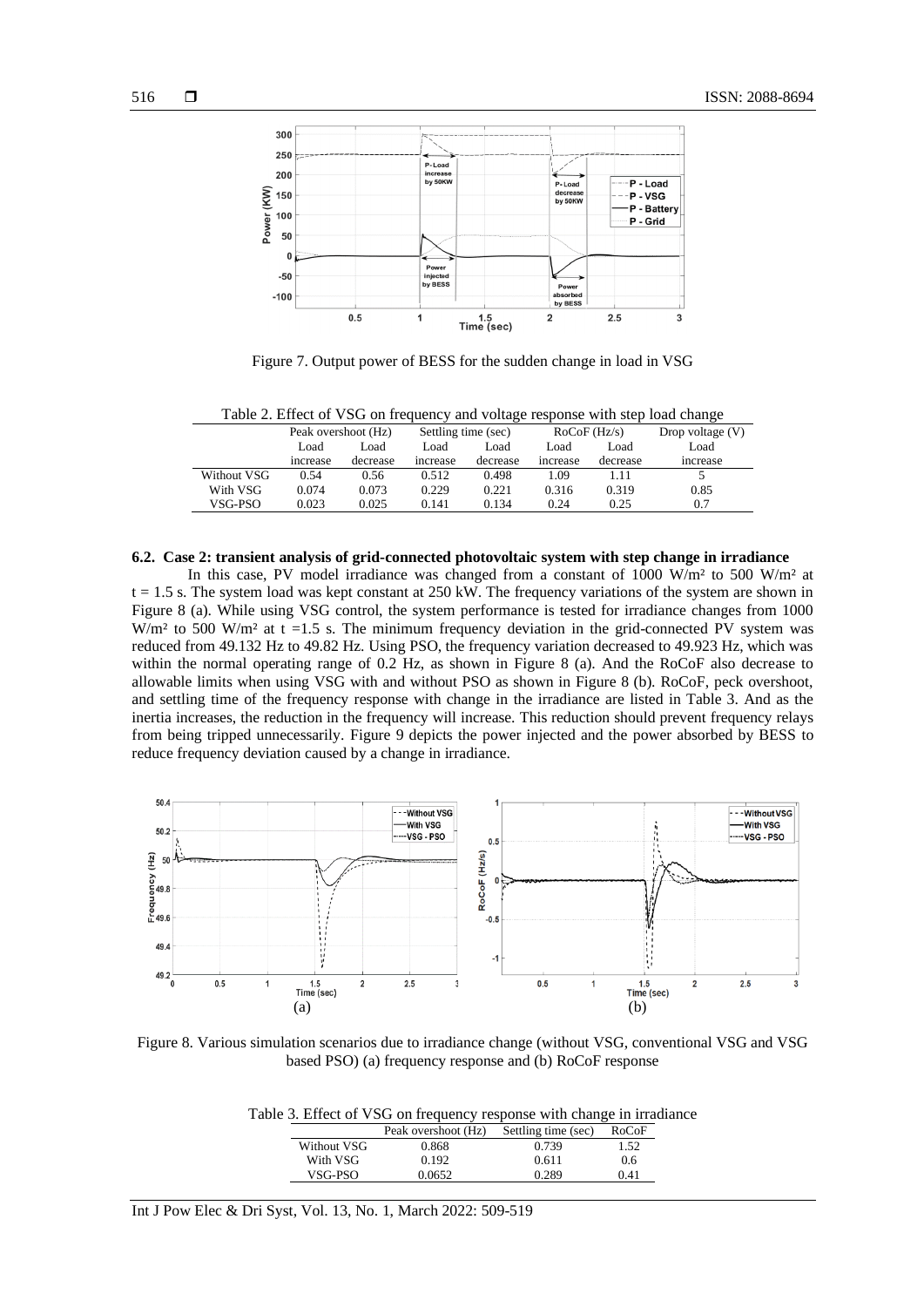

Figure 9. The output power of BESS due to a change in irradiance

In this paper, the PSO algorithm is implemented under various disturbances for the optimum tuning of PI factors used in the VSG. The optimization process requires a period to retune the PI controllers. The values of estimated time delay for each scenario are listed in Tables 4 and 5 for different irradiances. This delay time used then to implementation the suggested online PSO algorithm to improve power system quality.

Table 4. Estimation of time delay for online tuning PI controllers at full irradiance

| Six-Dimensional Particles of PI Controllers |          |          |          |          |              |          |                  |
|---------------------------------------------|----------|----------|----------|----------|--------------|----------|------------------|
| Load $(kW)$                                 | $K_{pd}$ | $K_{id}$ | $K_{pa}$ | $K_{ia}$ | $K_{\nu\nu}$ | $K_{iv}$ | Time Delay (sec) |
| 250                                         | 100      | 1539.2   | 24.8     | 4807.9   | 0.001        | 1000     | 14.4             |
| 200                                         | 100      | 1233     | 12.9     | 5000     | 0.0012       | 624      | 7.20             |
| 150                                         | 52.9     | 3433.5   | 100      | 625      | 0.0011       | 132.3    | 4.00             |
| 100                                         | 22.2     | 5000     | 81.3     | 2320.5   | 0.0014       | 272.3    | 3.20             |
| Average Time (sec)                          |          |          |          |          |              |          | 7.20             |

Table 5. Estimation of time delay for online self-tuning of VSG-PI controllers at half irradiance

|                    | Six-Dimensional Particles of PI Controllers |          |                |          |              |          |                  |
|--------------------|---------------------------------------------|----------|----------------|----------|--------------|----------|------------------|
| Load $(kW)$        | $K_{pd}$                                    | $K_{id}$ | $\Lambda_{pq}$ | $K_{ia}$ | $K_{\nu\nu}$ | $K_{iv}$ | Time Delay (sec) |
| 100                | 112.3                                       | 11.9     | 4196.7         | 0.001    | 50           | 9.00     | 100              |
| 100                | 4566                                        | 9.2      | 5000           | 0.0012   | 716          | 8.00     | 100              |
| 95.2               | 2483.4                                      | 29.7     | 122.6          | 0.0011   | 995          | 4.00     | 95.2             |
| 46.32              | 489.93                                      | 100      | 4532           | 0.0013   | 460          | 4.00     | 46.32            |
| Average Time (sec) |                                             |          |                |          |              |          | 6.25             |

#### **7. CONCLUSION**

This paper proposes using VSG control for a PV system to emulate the behavior of a real SG This study uses PV-VSG control and B.E. to enable virtual inertia for the power systems. In addition, the PSO technique is used to obtain optimal tuning of PI controller parameters  $(K_p, K_i)$  of the VSG controller. In this manner, grid frequency ancillary services are provided by the PVG as the grid codes require. In other words, when the power system's frequency falls under allowable limits during the sudden load change and reduction in irradiance, the proposed system counters the situation by supplying available energy. Simulation tests showed that VSG with PSO technique could reduce the frequency overshoot and reduce the time (Ts) required for the frequency to return to its steady state. In the case of VSG without PSO, the frequency is still acceptable when a disturbance occurs. The results also showed that VSG with and without PSO technique maintains DC-link voltage at nominal value and significantly reduces the drop in the load voltage. The proposed future work is to use online optimization using the delay time which was found in this work with different types of disturbance.

#### **REFERENCES**

[1] M. Malekpour, A. Kiyoumarsi, and M. Gholipour, "Analytical system frequency response model with virtual synchronous wind turbines," *IET Gener. Transm. Distrib.*, vol. 15, no. 18, pp. 2618–2631, Sept. 2021, doi: 10.1049/gtd2.12204.

[2] J. Liu, D. Yang, W. Yao, R. Fang, H. Zhao, and B. Wang, "PV-based virtual synchronous generator with variable inertia to enhance power system transient stability utilizing the energy storage system," *Protection and Control of Modern Power Systems*, vol. 2, no. 1, pp. 2–9, 2017, doi: 10.1186/s41601-017-0070-0.

[3] X. Yan *et al.*, "Adaptive-MPPT-based control of improved photovoltaic virtual synchronous generators," *Energies*, vol. 11, no. 7, pp. 1–18, 2018, doi: 10.3390/en11071834.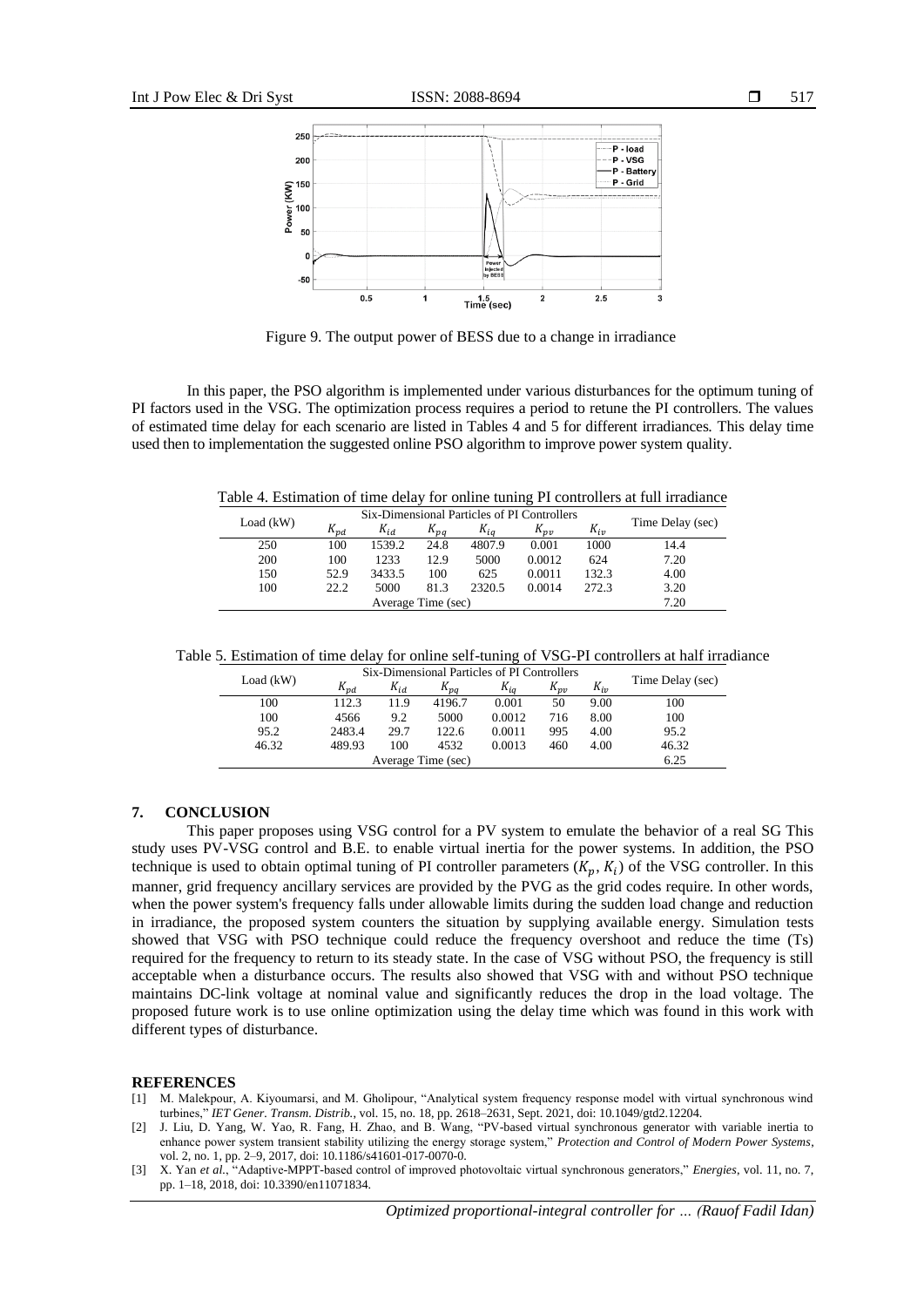- [4] H. U. Rehman, X. Yan, M. A. Abdelbaky, M. U. Jan, and S. Iqbal, "An advanced virtual synchronous generator control technique for frequency regulation of grid-connected PV system," *Int. J. Electr. Power Energy Syst.*, vol. 125, p. 106440, Feb. 2021, doi: 10.1016/j.ijepes.2020.106440.
- [5] L. Yang *et al*., "The strategy of active grid frequency support for virtual synchronous generator," *Electronics*, vol. 10, no. 10, p. 1131, 2021, doi: 10.3390/electronics10101131.
- [6] V. Thomas, S. Kumaravel, and S. Ashok, "Reduction of frequency oscillations in solar pv microgrid using virtual synchronous machine," *2019 International Conference on Power Electronics Applications and Technology in Present Energy Scenario (PETPES)*, 2019, pp. 1-5, doi: 10.1109/PETPES47060.2019.9003783.
- [7] T. Shuai, W. Weijun, L. Shu, M. Longbo, and W. Wenqiang, "Research on control technology of distributed power generation virtual synchronous generator," *IOP Conf. Serrie: Earth and Environmental Science*, Chongqing, China, vol. 657, no. 1, p. 012083, 2021, doi: 10.1088/1755-1315/657/1/012083.
- [8] X. Li and G. Chen, "Synchronization strategy for virtual synchronous generator based energy storage system," *IECON 2019 - 45th Annual Conference of the IEEE Industrial Electronics Society*, 2019, pp. 2512–2517, doi: 10.1109/IECON.2019.8927372.
- [9] M. Mao, C. Qian, and Y. Ding, "Decentralized coordination power control for islanding microgrid based on PV/BES-VSG," in *CPSS Transactions on Power Electronics and Applications*, vol. 3, no. 1, pp. 14–24, March 2018, doi: 10.24295/CPSSTPEA.2018.00002.
- [10] H. Zhao, Q. Yang, and H. Zeng, "Multi-loop virtual synchronous generator control of inverter-based DGs under microgrid dynamics," *IET Generation, Transmission and. Distribution*, vol. 11, no. 3, pp. 795–803, 2017, doi: 10.1049/iet-gtd.2016.0645.
- [11] K. Shi, H. Ye, W. Song, and G. Zhou, "Virtual inertia control strategy in microgrid based on virtual synchronous generator technology," in *IEEE Access*, vol. 6, pp. 27949-27957, 2018, doi: 10.1109/ACCESS.2018.2839737.
- [12] S. Fahad, A. Goudarzi, and J. Xiang, "Demand management of active distribution network using coordination of virtual synchronous generators," in *IEEE Transactions on Sustainable Energy*, vol. 12, no. 1, pp. 250–261, Jan. 2021, doi: 10.1109/TSTE.2020.2990917.
- [13] U. Bose, S. K. Chattopadhyay, C. Chakraborty, and B. Pal, "A novel method of frequency regulation in microgrid," *IEEE Transactions on Industry Applications*, vol. 55, no. 1, pp. 111–121, 2019, doi: 10.1109/TIA.2018.2866047.
- [14] Y. Ma, W. Cao, L. Yang, F. Wang and L. M. Tolbert, "Virtual synchronous generator control of full converter wind turbines with short-term energy storage," in *IEEE Transactions on Industrial Electronics*, vol. 64, no. 11, pp. 8821–8831, Nov. 2017, doi: 10.1109/TIE.2017.2694347.
- [15] D. Wu, F. Tang, T. Dragicevic, J. C. Vasquez, and J. M. Guerrero, "Autonomous active power control for islanded AC microgrids with photovoltaic generation and energy storage system," in *IEEE Transactions on Energy Conversion*, vol. 29, no. 4, pp. 882-892, Dec. 2014, doi: 10.1109/TEC.2014.2358612.
- [16] F. S. Rahman, T. Kerdphol, M. Watanabe, and Y. Mitani, "Active power allocation of virtual synchronous generator using particle swarm optimization approach," *Energy and Power Engineering*, vol. 9, no. 4B, pp. 414-424, 2017, doi: 10.4236/epe.2017.94B047.
- [17] S. Fahad, A. J. Mahdi, W. H. Tang, K. Huang, and Y. Liu, "Particle swarm optimization based DC-link voltage control for two stage grid connected pv inverter," *2018 International Conference on Power System Technology (POWERCON)*, 2018, pp. 2233- 2241, doi: 10.1109/POWERCON.2018.8602128.
- [18] A. J. Mahdi, S. Fahad, and W. Tang, "An adaptive current limiting controller for a wireless power transmission system energized by a PV generator," *Electronics*, vol. 9, no. 10, p. 1648, Oct. 2020, doi: 10.3390/electronics9101648.
- [19] S. Lavety, R. K. Keshri, and M. A. Chaudhari, "Evaluation of Charging Strategies for Valve Regulated Lead-Acid Battery," in *IEEE Access*, vol. 8, pp. 164747-164761, 2020, doi: 10.1109/ACCESS.2020.3022235.
- [20] W. S. Abdullah, M. Osman, M. Z. A. Ab Kadir, and R. Verayiah, "Battery energy storage system (BESS) design for peak demand reduction, energy arbitrage and grid ancillary services," *International Journal of Power Electronics and Drive Systems (IJPEDS)*, vol. 11, no. 1, pp. 398-408, March 2020, doi: 10.11591/ijpeds.v11.i1.pp398-408.
- [21] X. Wang, M. Yue, E. Muljadi, and W. Gao, "Probabilistic approach for power capacity specification of wind energy storage systems," in *IEEE Transactions on Industry Applications*, vol. 50, no. 2, pp. 1215-1224, 2014, doi: 10.1109/TIA.2013.2272753.
- [22] S. Jadhav, N. Devdas, S. Nisar, and V. Bajpai, "Bidirectional DC-DC converter in solar PV system for battery charging application," *2018 International Conference on Smart City and Emerging Technology (ICSCET)*, 2018, pp. 1-4, doi: 10.1109/ICSCET.2018.8537391.
- [23] A. Chub, D. Vinnikov, R. Kosenko, E. Liivik, and I. Galkin, "Bidirectional DC–DC converter for modular residential battery energy storage systems," in *IEEE Transactions on Industrial Electronics*, vol. 67, no. 3, pp. 1944-1955, March 2020, doi: 10.1109/TIE.2019.2902828.
- [24] K. Shi, G. Zhou, P. Xu, H. Ye, and F. Tan, "The integrated switching control strategy for grid-connected and islanding operation of micro-grid inverters based on a virtual synchronous generator," *Energies*, vol. 11, no. 6, p. 1544, 201, doi: 10.3390/en11061544.
- [25] A. Belilaa, Y. Amiratb, M. Benbouzidc, E. Berkoukd, and G. Yaoe, "Virtual Synchronous Generators for Voltage Synchronization of a Hybrid PV-Diesel Power System," *Electrical Power and Energy Systems*, vol. 117, p. 105677, May 2020, doi: 10.1016/j.ijepes.2019.105677.
- [26] A. Goudarzi, C. Zhang, S. Fahad, and A. J. Mahdi, "A hybrid sequential approach for solving environmentally constrained optimal scheduling in co-generation systems," *[Energy Reports](https://www.sciencedirect.com/science/journal/23524847)*, vol. 7, pp. 3460-3479, Nov. 2021, doi: 10.1016/j.egyr.2021.05.078.
- [27] N. A. Selamat, T. O. Ramih, A. R. Abdullah, and M. S. Karis, "Performance of PID Controller Tuning based on Particle Swarm Optimization and Firefly Algorithm," *Int. J. Recent Technol. Eng.*, vol. 8, no. 3S2 pp. 225–230, 2019, doi: 10.35940/ijrte.C1042.1083S219.
- [28] M. S. I. Aziz, S. W. Nawawi, S. Sudin, N. A. Wahab, M. Faramarzi, and M. A. M. Yusof, "Gravitational search algorithm optimization for PID controller tuning in waste-water treatment process," *J. Teknol.*, vol. 73, no. 3, 2015, doi: 10.11113/jt.v73.4254.
- [29] A. L. Bukar, C. W. Tan, K. Y. Lau, and A. T. Dahiru, "Optimal planning of hybrid photovoltaic/battery/diesel generator in ship power system," *International Journal of Power Electronics and Drive Systems (IJPEDS)*, vol. 11, no. 3, pp. 1527-1535, Sept. 2020, doi: 10.11591/ijpeds.v11.i3.pp1527-1535.